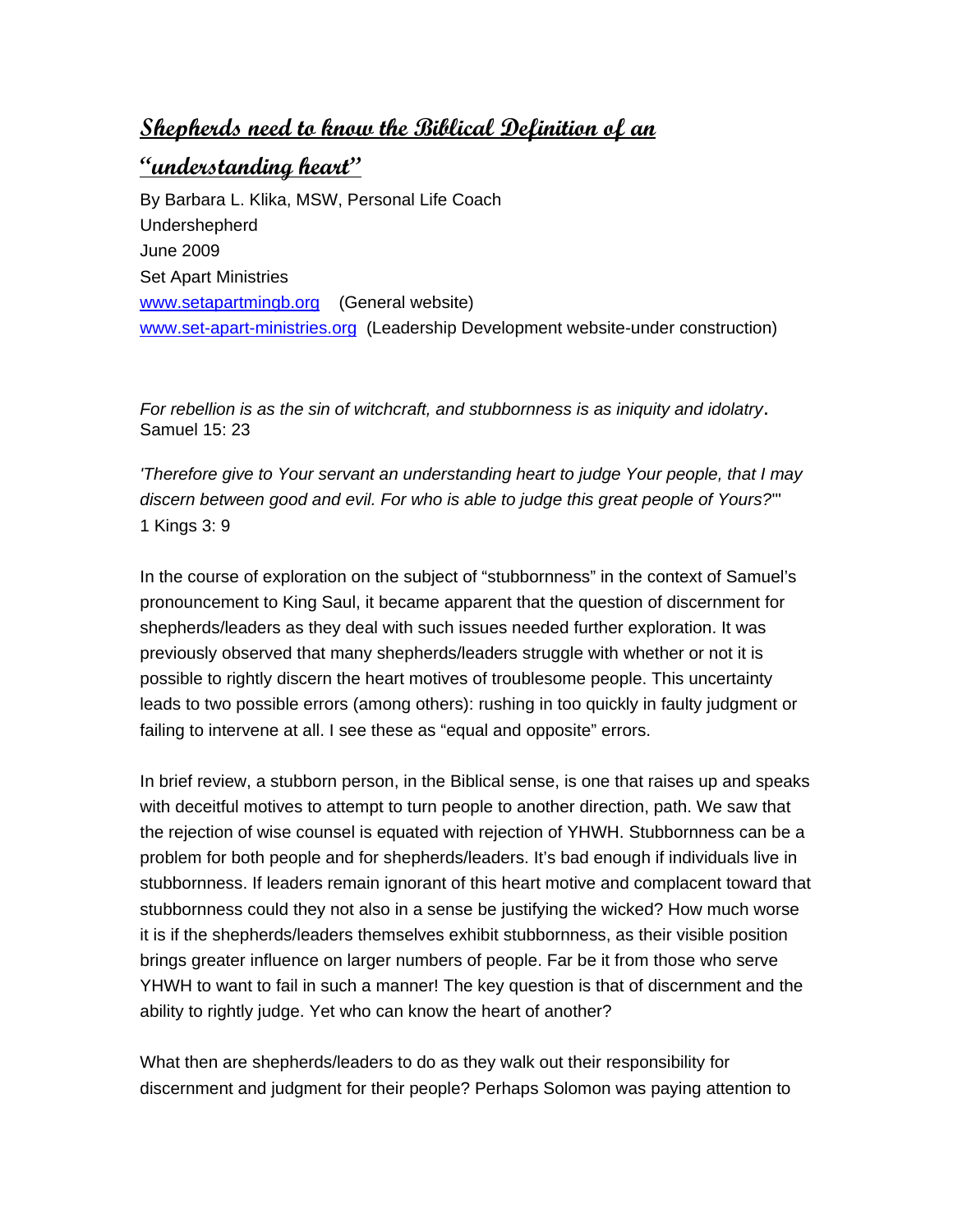similar concerns in his father's life. (1 Kings 3: 4-15) When YHWH appeared to him in a dream after Solomon had become King, and gave Solomon permission to ask of Him whatever he wanted, Solomon's response included this request: " *'Therefore give to Your servant an understanding heart to judge Your people, that I may discern between good and evil. For who is able to judge this great people of Yours?*'" This understanding heart was given to him along with wisdom, great wealth and honor as YHWH was pleased with his request. May we follow his example!

As we consider the shepherds/leaders role with their people, we see that there is a bigger picture here, too. It has to do with the Spirit's presence and work within Solomon and shepherd/leaders today. Like Solomon, we do need to ask Abba for His heart and Spirit in us in order to rightly lead, teach, discipline, nurture His sheep. If we try to do so in our own unsubmitted flesh nature, it is a given that we will fail and even cause further harm to those we try to help. As noted in the previous article, we recognize that immaturity and emotional woundedness can appear to be duplicity; and conversely, overtly gracious actions can come from a deceitful heart. I noted that King Solomon's prayer is a good model for us yet we know that he was not able to "run the race" with endurance and ultimately allowed his own heart to be divided. This larger picture may answer the question of how this wise man was still able to fail and fall, providing much needed direction for shepherds/leaders today.

What exactly does it mean that Solomon was given wisdom and an understanding heart? Our Western understanding of these English terms misses a great deal of the depth they contain. In the past, we have spoken of the *Ruach ha Kodesh*/Holy Spirit as the Helper; One with the Father and the Son. While this is true, there is more. In Isaiah 11:1-2 we are told about the Spirits that will rest on the Branch: wisdom, understanding, counsel, power, knowledge and awe/reverence. Revelation 1: 4, 5 and 13 also speaks of the Seven Spirits of YHWH in connection with the golden lampstand with has a central candle and six branches.

 Messiah Yeshua is widely understood to be the Branch from the Root of Jesse as in Isaiah 11. He is further understood to be the Central figure of the pictures of the golden lampstand/*menorah* as in Revelation 1: 4, 5,13 which harkens back to Exodus 25: 31-40. He is One with the Father and the Holy Spirit, but the Holy Spirit is central to all Seven Spirits of Yah. As we have studied the seven Spirits of YHWH we have understood that they are to operate in us in one accord, not preferring one over another. This unity or *echad* in the Spirit is a primary concern in our teaching on *"The Importance of Echad for Messianic Communities*." The *menorah* is one representation of the centrality of the *Ruach* governing the six Spirits as represented by each candle. They are to be present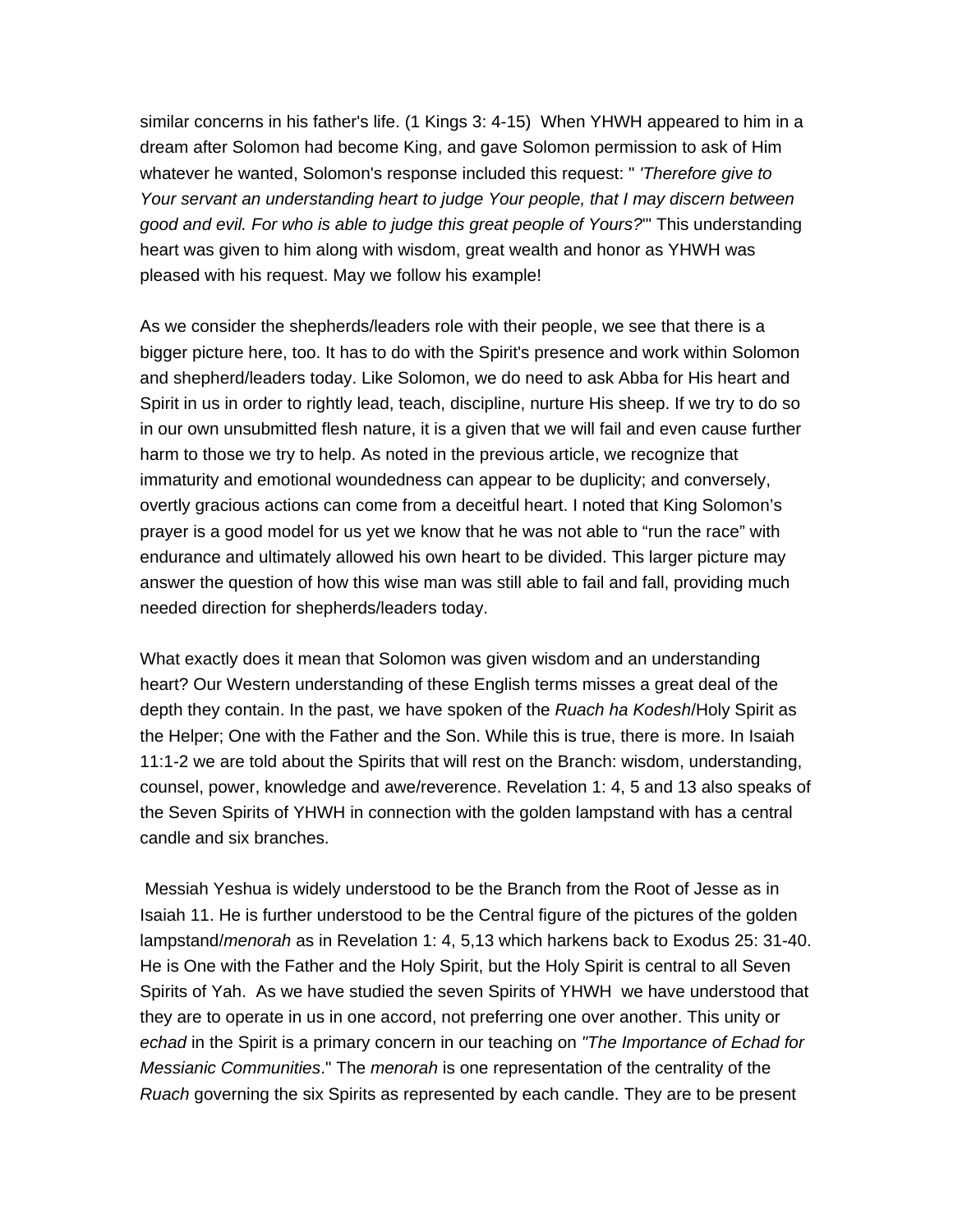and "all of one piece" just as the lampstand was constructed of one piece of gold. Taking it back to the Hebrew, as listed in Isaiah 11: 1-3 we see that these Spirits are likened to branches from a Root, namely: wisdom/*chokmah*, understanding/*bineh*, counsel/*etza*, Holy Spirit/ *Ruach ha Kodesh*, power/*g'vurah*, knowledge/*da'at*, and awe or reverence of God/*Yirat Adonai*. These Spirits have been foundational to the Creation and are also connected with the days and events of the seven creation days: Wisdomseparation of light and dark, Understanding-separation of waters, Counsel-trees and seed bearing fruit, Holy Spirit-sun, moon and stars, Power-birds and fish, Knowledgeman and beast, Fear/awe of God-rest.  $1$  We highly recommend the Creation Gospel study which explores these topics with great depth and enlightenment both back to Creation and forward to the Final Days.

What do all of these seven Spirits have to do with Solomon and with shepherd/leaders today? In 1 Kings 4:24 it is noted that Solomon "*had peace on every side all around him."* NKJVScripture goes on to list the abundance of this life. Then come the words of interest to me today:

*And God gave Solomon wisdom and exceedingly great understanding and largeness of heart like the sand on the seashore. Thus Solomon's wisdom excelled the wisdom of all the men of the East and all the wisdom of Egypt. For he was wiser than all men—than Ethan the Ezrahite, and Hebman, Chalcol, and Darda, the sons of Mahol; and his fame was in all the surrounding nations. He spoke three thousand proverbs, and his songs were one thousand and five. Also he spoke of trees, from the cedar tree of Lebanon even to the hyssop that springs out of the wall; he spoke also of animals, of birds, of creeping things, and of fish. And men of all nations, from all the kings of the the earth who had heard of his wisdom, came to hear the wisdom of Solomon.*  1 Kings 4: 29-34 *emphasis added*

As I understand, this passage contains reference to the Spirits of YHWH that were prominent in Solomon. The first two Spirits are associated with the first two days of creation and are listed plainly; wisdom and understanding. The others noted are spoken of indirectly, by inference of the language and of the work of each Spirit. Trees are related to counsel and the third day of Creation and third Spirit. Birds, creeping things and fish refer to the fifth day of creation and power. Animals may refer to the sixth day of creation and knowledge. It is possible that the phrase "largeness of heart" refers to the Holy Spirit, since He is the central heart of this group of seven.

 $\overline{a}$ 

<span id="page-2-0"></span><sup>&</sup>lt;sup>1</sup> Creation Gospel Study; Alewine, Hollisa, Rav., series of 4 workbooks; available at **Hollisa@israelnet.tv**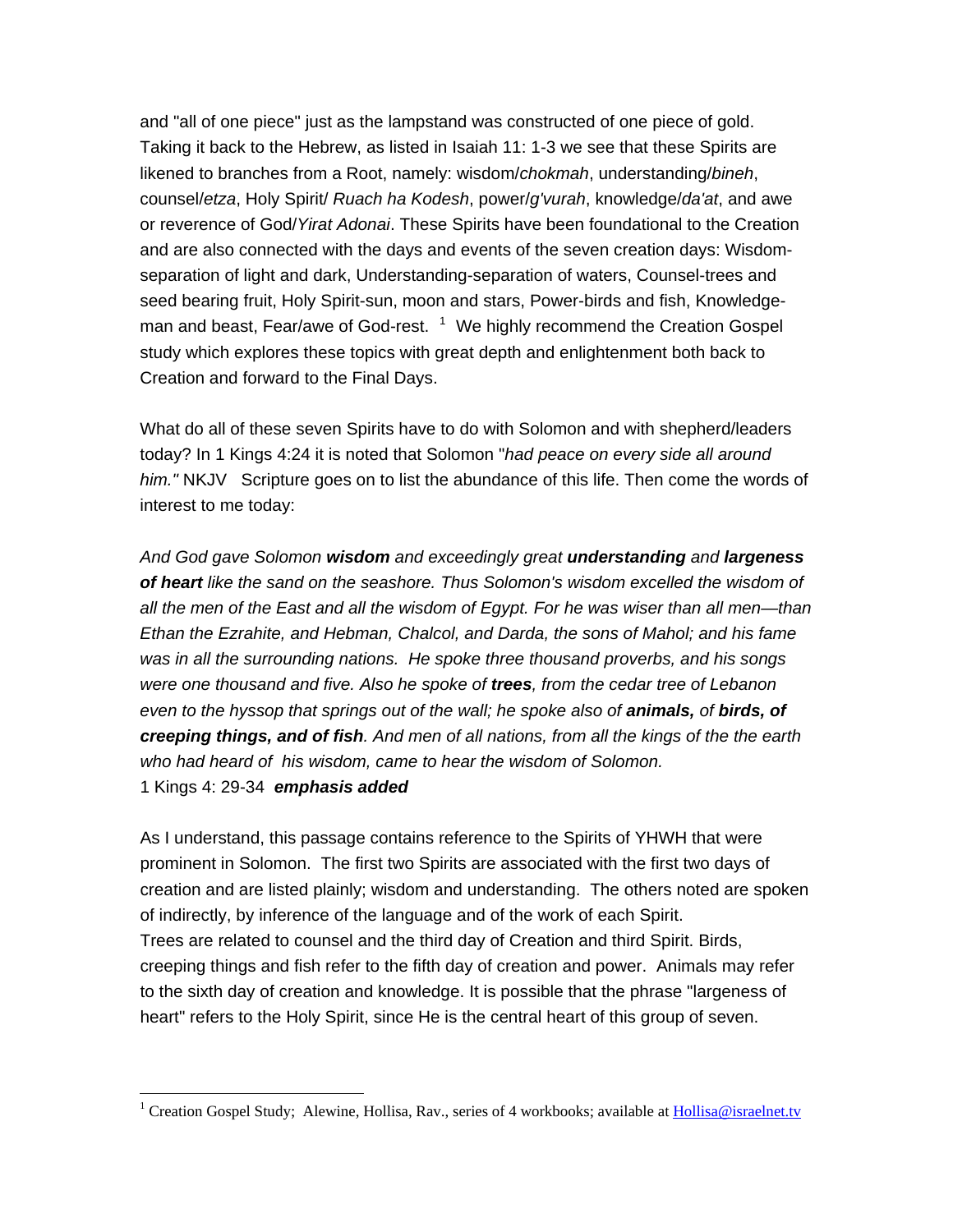Rav. Alewine has noted that it is necessary for all Spirits to be working in accord, for if one or the other becomes more desirable than the whole, it can lead to idolatry. The one Spirit that is notably absent here is the seventh one; that of awe or reverence of fear of YHWH. Since the fear of the LORD is the beginning of wisdom, this seems a curious omission to me. I question the possibility then, that King Solomon for all his wisdom and blessing, was somehow lacking in fear/reverence for YHWH, which could explain his willingness to be influenced by his wives and tolerate idolatry. Though he demonstrated much wisdom and understanding in the judging/shepherding of the people it would seem that in his own life he was not so vigilant. Through the influence of his wives and concubines, he became involved in idolatry. It was not only his downfall, but that of the united kingdom as well. Stubbornness was working in his life and he tended to it rather than the way of righteousness.

Perhaps it was this failing that led to his son's downfall. (1 Kings 12: 1-16) Could it have been Rehoboam's personal stubbornness that caused him to reject wise counsel, raise his head and lead people away from the path of righteousness? The wise counselors of his father instructed him to be a servant to his people. He rejected their counsel in favor of the younger men who urged him to put greater burdens on them instead. In rejecting the wise counsel did he not also reject YHWH! He did not reverence YHWH enough to keep his own heart following after YHWH as his grandfather, David did nor even halfheartedly as his father, Solomon. Like Saul before him, YHWH used their circumstances to speak a message. One was to let the people live out their desire for a king through the experience of an earthly, fallable man (1 Samuel 7: 9); and the second was to allow the united kingdom to be torn in two for His purposes (1 Kings 12: 22-24).

As we stand in these last days coming nearer to the time of Messiah's return, I confirm once again that we will have to deal with many unpleasant and dangerous things: hostility, hard hearts, coldness, tares, wolves, wounded and immature people, false teachings and teachers; false shepherds. In all of the deception to come His true shepherds will need to stay close to Messiah in order to hear His voice, to not be enticed off the path and to be able to rightly discern and judge His people, however stubbornness appears. By the prophet Isaiah, He has spoken that He will raise up judges as at the first. (Isaiah 1: 26) I strongly suspect that shepherds and judges will need to have much in common in order to lead the "sheople" on the correct path. May we echo King Solomon's prayer **but may it be accompanied by all Seven Spirits of Yah in one accord in and through us** as we will stand before Him for our teachings and actions.